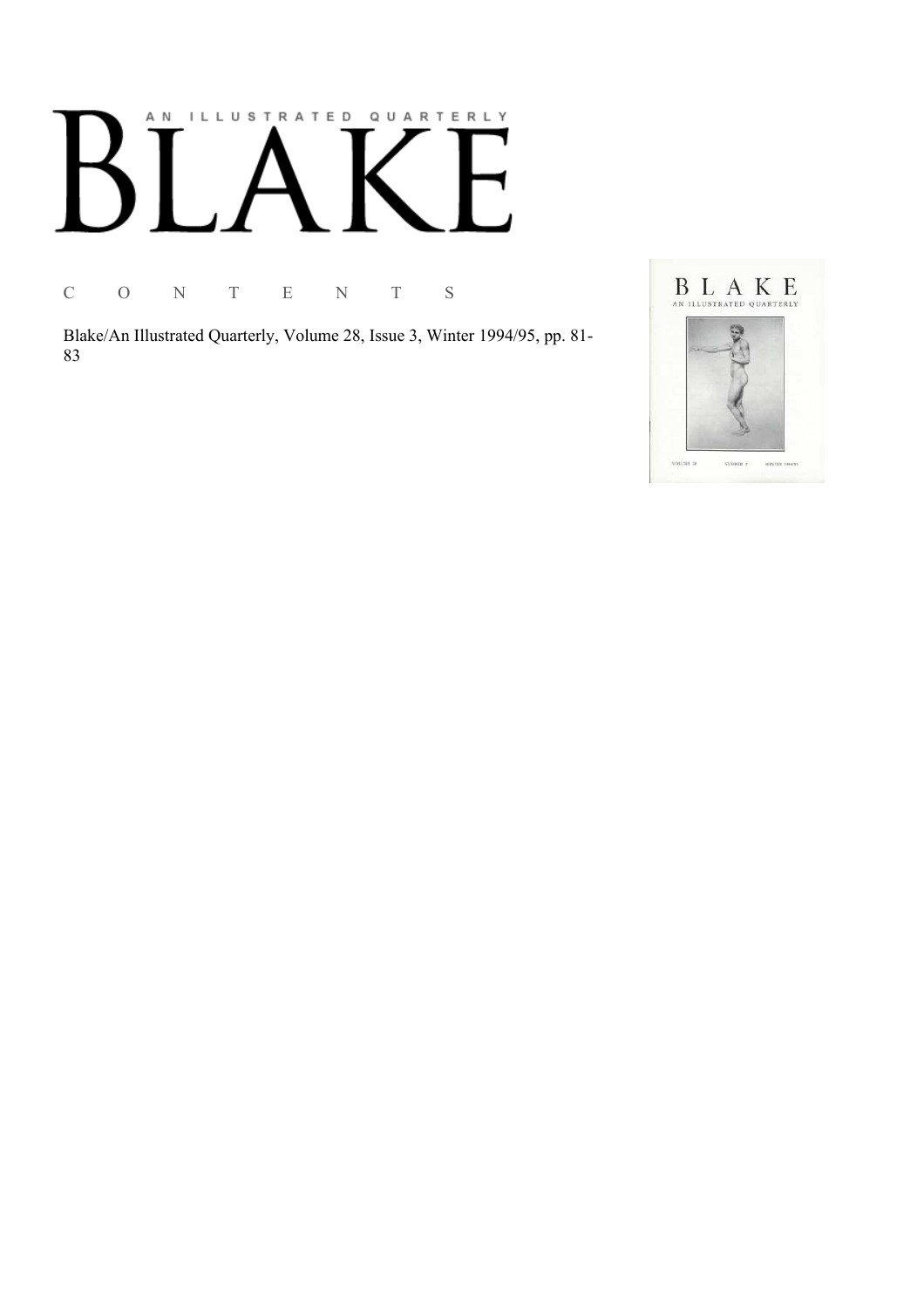## BLAK E AN ILLUSTRATED QUARTERLY



VOLUME 28 NUMBER 3 WINTER 1994/95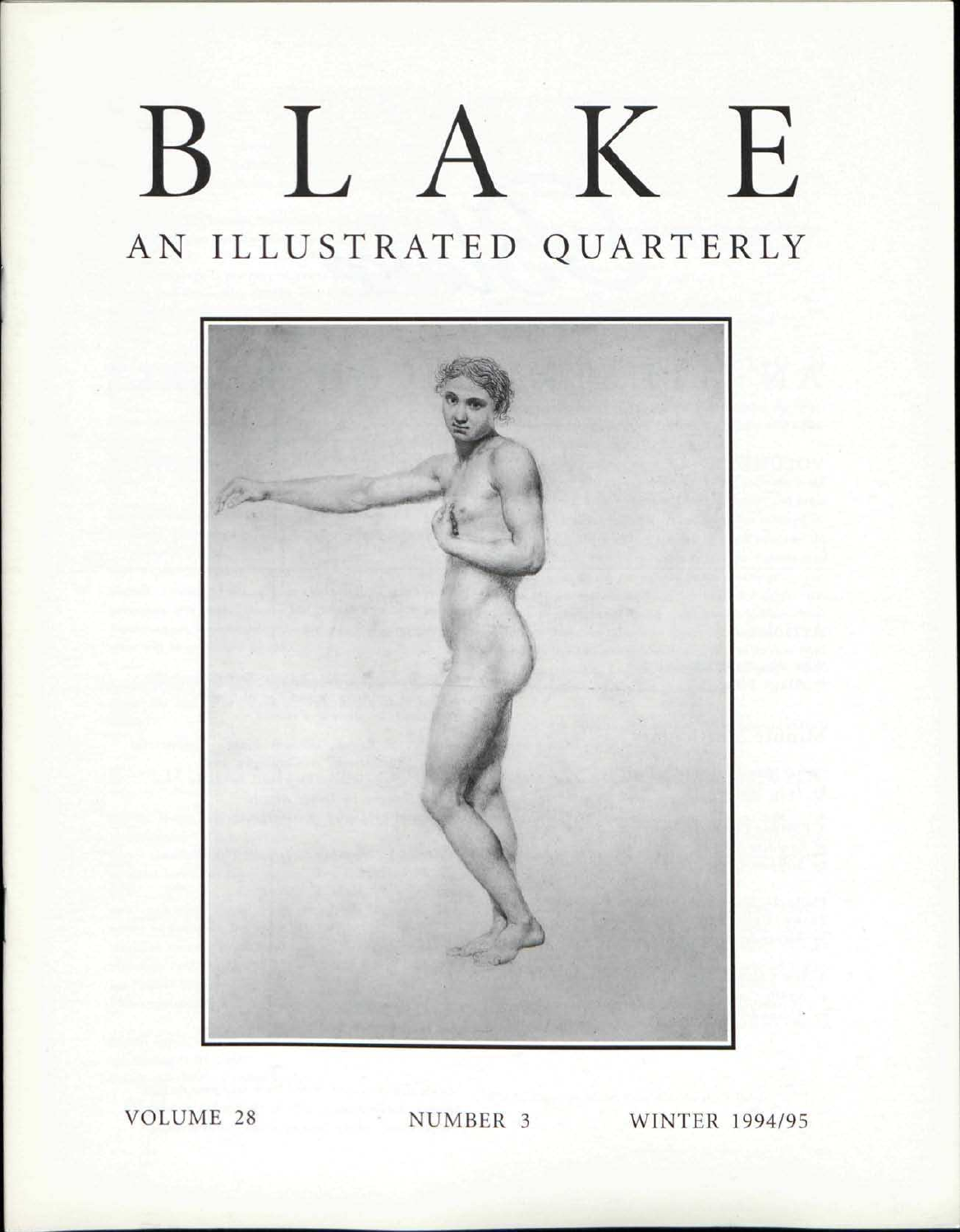*£%UB* 

### AN ILLUSTRATED QUARTERLY

VOLUME 28 NUMBER 3 WINTER 1994/95

#### CONTENT S

#### Articles

Who Was Robert Blake? *by Aileen War* 

#### Minute P

| "What have I to do with thee?"<br>by June Sturrock       | 89  |
|----------------------------------------------------------|-----|
| A Possible Corollary Source for The Gates                |     |
| of Paradise 10<br>by Stephen C. Behrendt                 | 92  |
| Philip D. Sherman's Blakes at<br>Brown University        |     |
| by Alexander S. Gourlay                                  | 94  |
| A New Colored Copy of Night Thoughts<br>at Smith College |     |
| by Alexander S. Gourlay                                  | 100 |

#### Reviews

| rd                           | 84  | Morris Eaves, The Counter-Arts Conspiracy:<br>Art and Industry in the Age of Blake                             |     |  |  |  |  |
|------------------------------|-----|----------------------------------------------------------------------------------------------------------------|-----|--|--|--|--|
|                              |     | reviewed by Ronald Paulson                                                                                     | 101 |  |  |  |  |
| articulars                   |     | Robert N. Essick, William Blake's Commercial                                                                   |     |  |  |  |  |
| to do with thee?"<br>rock    | 89  | Book Illustrations: A Catalogue and<br>Study of the Plates Engraved by Blake<br>after Designs by Other Artists |     |  |  |  |  |
| rollary Source for The Gates |     | reviewed by Detlef W. Dörrbecker                                                                               | 103 |  |  |  |  |
| Behrendt                     | 92  | Charles D. Minahen, Vortex/t: The Poetics<br>of Turbulence                                                     |     |  |  |  |  |
| rman's Blakes at<br>rsity    |     | reviewed by Mark S. Lussier                                                                                    | 110 |  |  |  |  |
| S. Gourlay                   | 94  | Poetry                                                                                                         |     |  |  |  |  |
| d Copy of Night Thoughts     |     |                                                                                                                |     |  |  |  |  |
| lege                         |     | Teaching Blake                                                                                                 | 116 |  |  |  |  |
| S. Gourlay                   | 100 | by Alma Bennett                                                                                                |     |  |  |  |  |

COVER ILLUSTRATION: *A Naked Youth Seen from the Side, Perhaps Robert Blake,* c. 1779-80 (Butlin 71). Reproduced by permission of the Trustees of the British Museum.